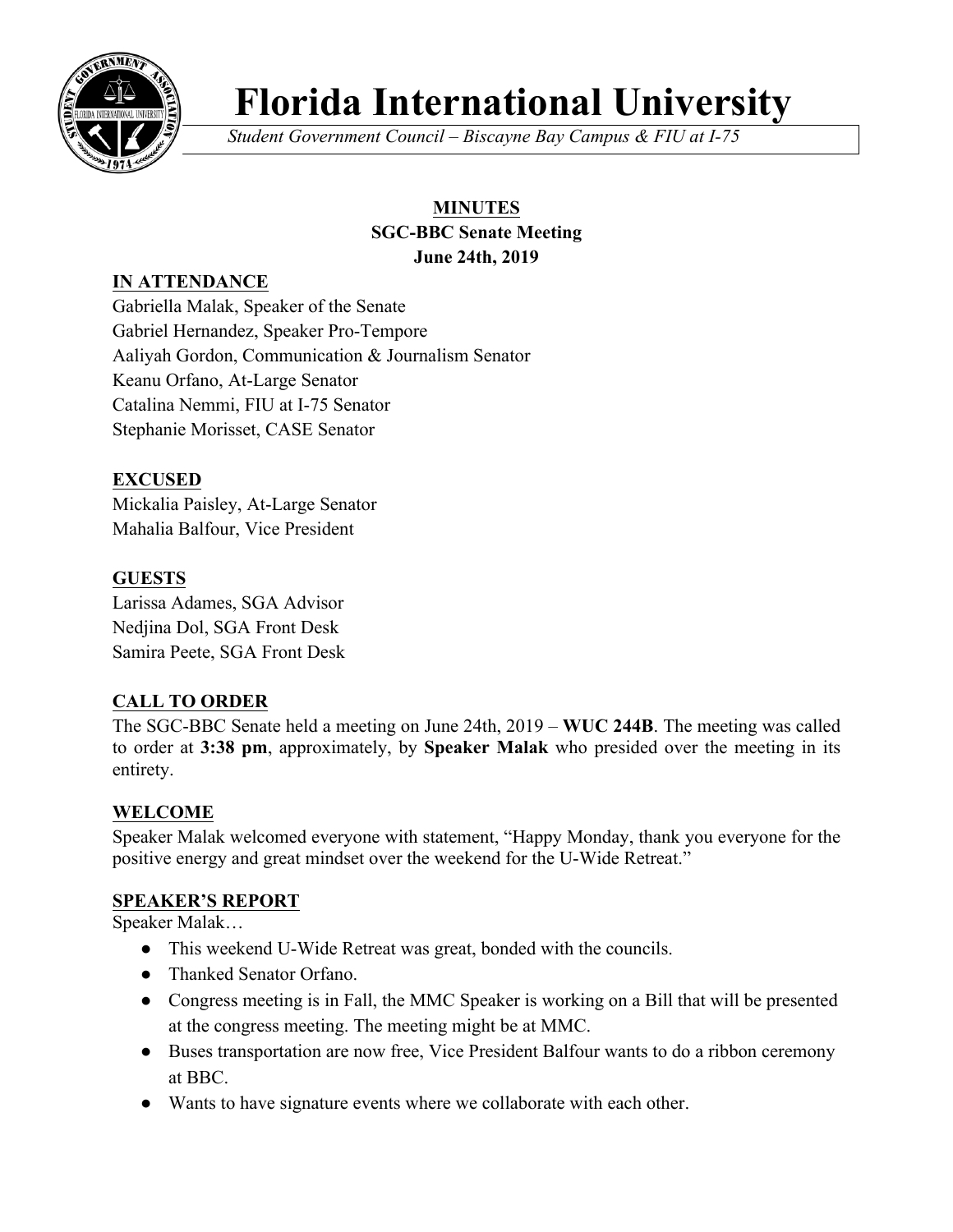## **VICE PRESIDENT REPORT**

Vice President Balfour...

- Had a great time meeting new councils at the retreat.
- Planning a meeting with Dr. DeSantis in regards to upcoming events at BBC.
- Will be out of the office from July 3rd 12th.

#### **SPEAKER PRO'S REPORT**

Speaker Pro Hernandez…

- Arranging availabilities with everyone for early September.
- Retreat was a success, met a lot of Senators from MMC and gained a lot of knowledge.

## **ADVISOR'S REPORT**

Ms. Adames …

- For those who attended the retreat, please fill out the survey for feedback, to improve, look back on what we learn, and also for the budget hearing.
- Anthony's last day is July 12th.

## **OLD BUSINESS**

## **1. Approval of the Minutes**

Senator Orfano moves to approve Senate Meeting Minutes of 6.17.2019. Senator Nemmi seconded. Motion passed unanimously.

# **2. Kahoot**

Speaker Malak played a game of Kahoot with the senators.

## **NEW BUSINESS**

## **A. Robert's Rule Review**

Speaker Malak reviewed the Robet's Rule with the council.

## **B. Discussion of Senate Agendas**

Speaker Malak stated that she will be having one on one meeting with each senator along with Speaker Pro Hernandez to further discuss normal procedures, concerns, and goals for the upcoming semester.

## **C. Week of Welcome**

Speaker Malak asked the senators if they had any ideas for Week of Welcome.

Speaker Malak mentioned that all events ideas should be submitted by the end of July.